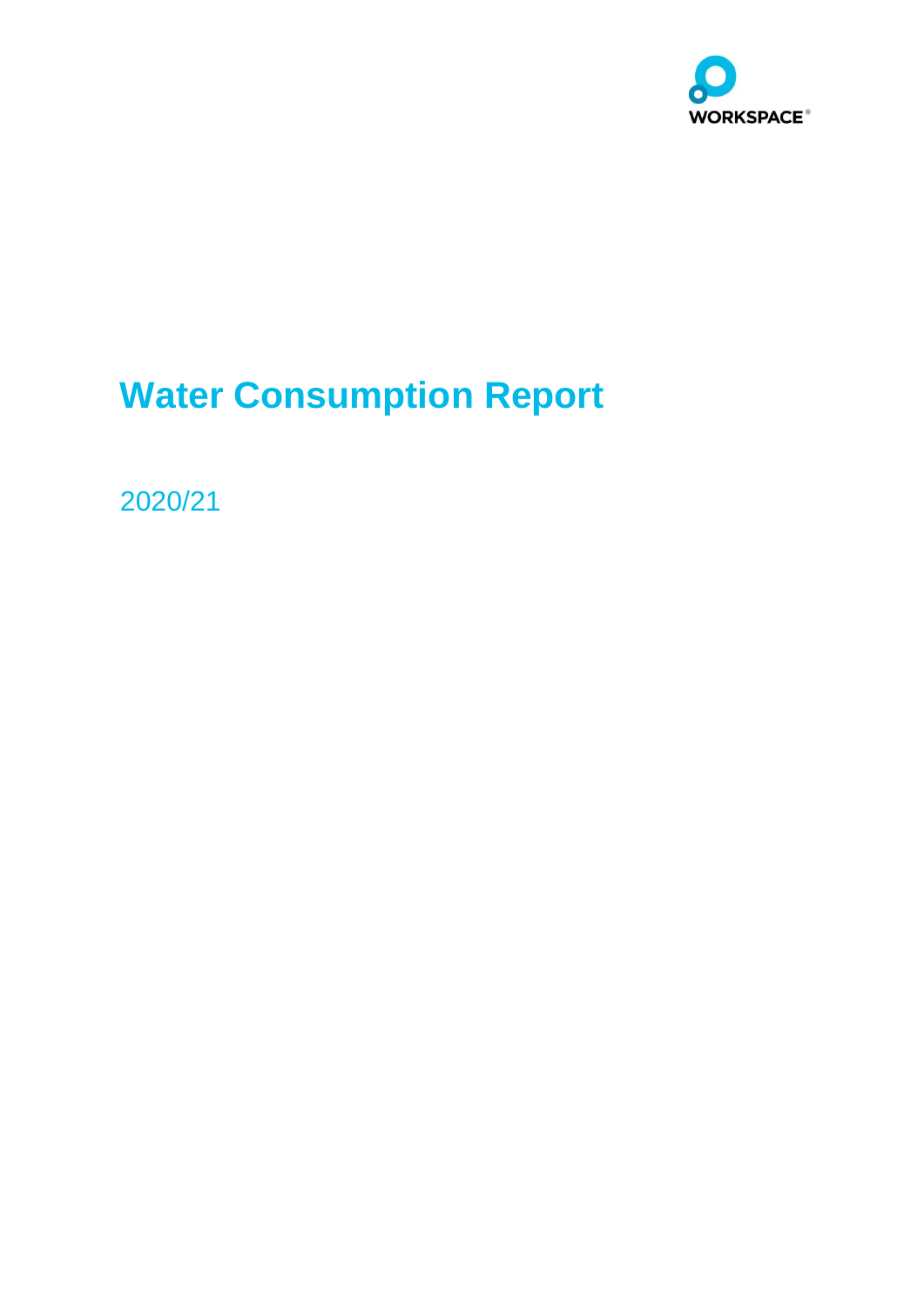

## Water Consumption

We aim to reduce the total amount of water used at our sites to minimise our environmental impacts and to reduce our operating costs.

A large majority of our water is used in communal toilets, showers and kitchens and we aim to make these facilities as water efficient as possible by eliminating wasteful practices, quickly identifying and responding to leaks and by fitting water efficiency equipment. Note that there is zero trade effluent.

#### **Total Water Consumption**

Our water consumption includes both communal consumption and tenant consumption where we procure water on our tenants' behalf. Note that the water consumption has increased over the last few years due to more shower installations across the portfolio as more customers are cycling and running into work.

#### **Annual Water Consumption**



A large proportion of our water consumption is related to our tenants' activities and we aim to engage with them to encourage reductions. In addition, we will reduce the likelihood of leaks through better monitoring systems such as AMR metering.

We also want to ensure that our communal areas are as water efficient as possible through the installation of low flow taps, waterless urinals and solenoid valves. All of our refurbishments and new development will factor these features in as standard to continually reduce water demand.